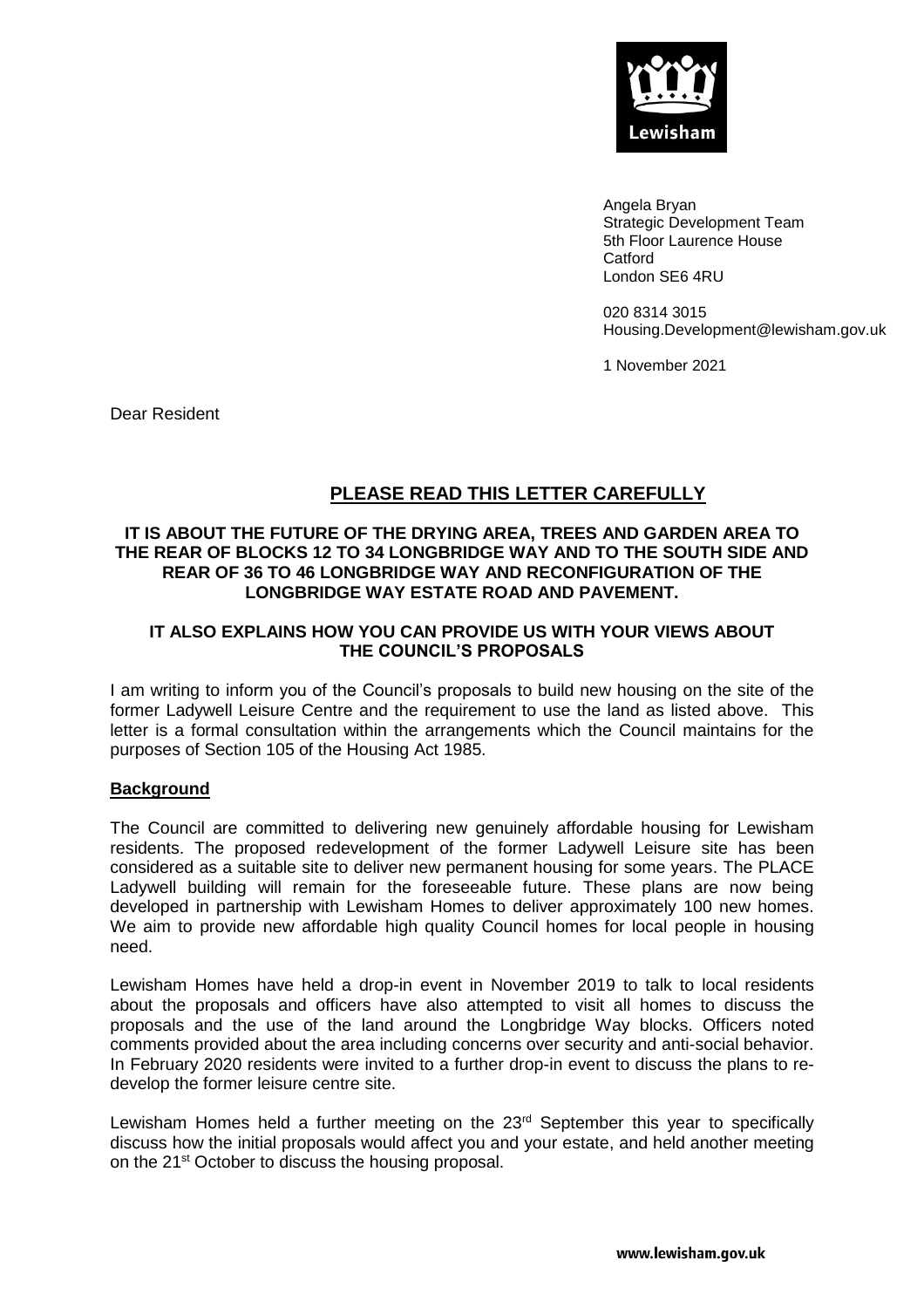### **Proposal**

The proposal is to build around 100 new homes. The site proposed for redevelopment will be the former leisure centre site which is currently hoarded, the vacant nursery site, and the former drying area and the rear part of the garden area adjacent to the side of 36-46 Longbridge Way. The proposed development will require the reconfiguration of the Longbridge Way estate road and pavement to provide vehicular and pedestrian access to the new housing on the former nursery site. The plan showing the extent of the area of consultation is in Appendix 1. We propose that as part of the work, the remaining green and open space behind  $12 - 24$  and  $36 - 46$  Longbridge Way will be improved with feedback from residents. This consultation letter provides an opportunity for you to provide your comments and ideas.

During construction, there will be a requirement to restrict parking on the Longbridge Way estate road area for construction site compounds and access as well as works to the road. These areas are shown in Appendix 1. As part of the works, it is proposed that parking is reconfigured and parking enforcement is introduced so that only those with a valid permit will be entitled to park in the bays. The introduction of parking enforcement would require further separate consultation. We would like to have your comments on this as part of this consultation.

Lewisham Homes on behalf of Lewisham Council will continue to consult with the local community to ensure that you will have an opportunity to comment on the final development proposals.

It is proposed that construction could commence in winter of 2022/2023.

#### **Section 105 Consultation**

You are being contacted to take part in this consultation as you are one of the Councils secure tenants.

This letter represents a formal consultation under Section 105 of the Housing Act 1985. The Council has a legal obligation to consult its secure tenants on 'matters of housing management' such as changes in the provision of amenities.

We are seeking your views on developing new council housing that will result in the loss of former drying area adjacent to the side of the 36-46 Longbridge Way and part of the open amenity space and trees to the rear of blocks 12-34 Longbridge Way. The proposed development will require the reconfiguration of the Longbridge Way estate road and pavement to provide vehicular and pedestrian access to the new housing on the former nursery site as shown in Appendix 1.

We are also seeking your views on the requirement to restrict parking on the Longbridge Way estate road area for construction site compounds and access as well as works to the road. These areas are shown in Appendix 1.

We are also seeking your views on introducing parking enforcement upon completion of the development.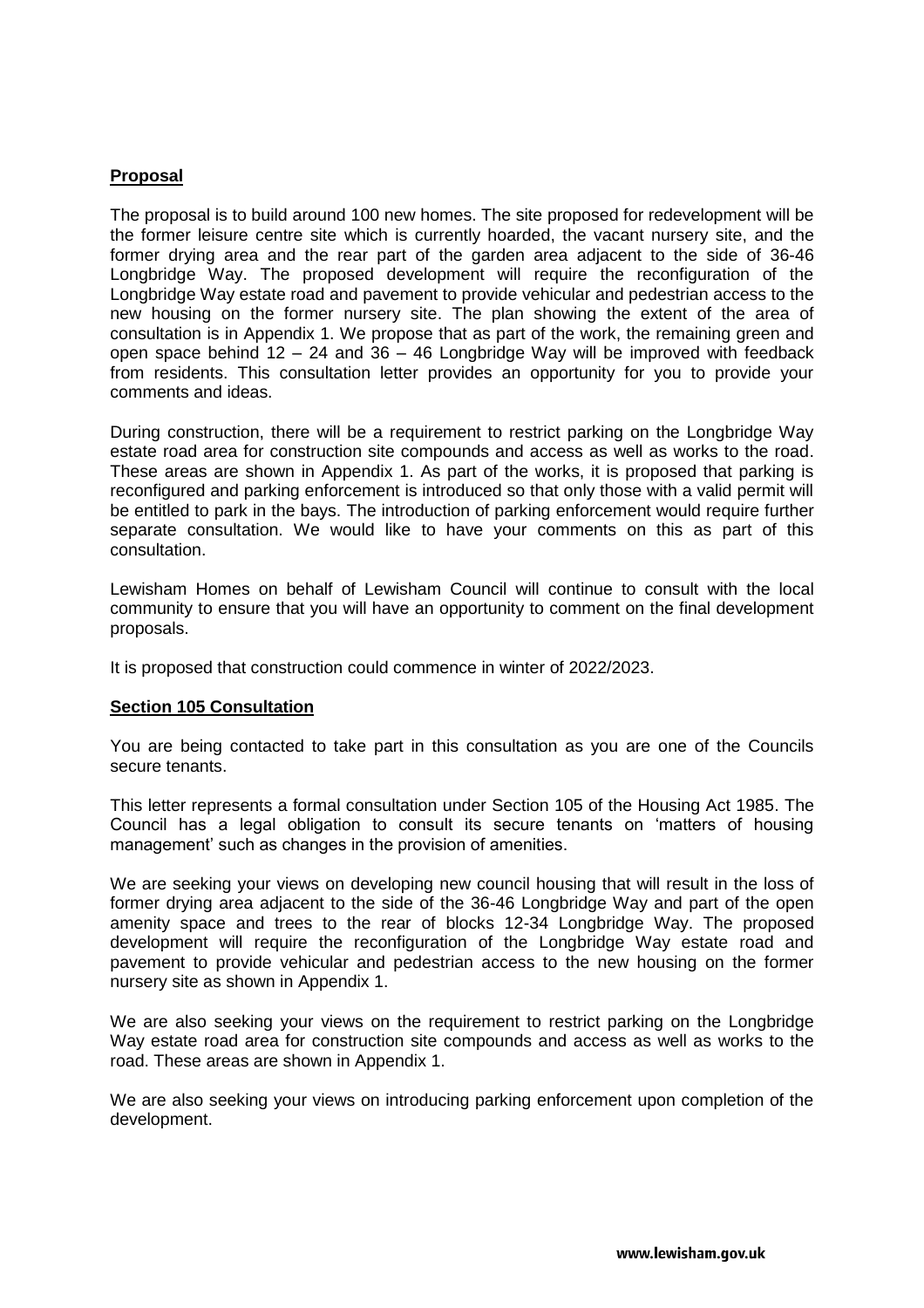We would like you to let us know your views. You can do this by:

- 1. Emailing your comments to Housing.Development@lewisham.gov.uk, OR
- 2. Completing the enclosed questionnaire response form and returning it using the FREEPOST envelope or writing to Strategic Development Team, LB of Lewisham,  $4<sup>th</sup>$ Floor Laurence House, Catford, LONDON SE6 4RU
- 3. Online at https://www.smartsurvey.co.uk/s/7UDSAO/

#### **The consultation will finish on Monday 29 November 2021 at 5pm. Please make sure we receive your comments by this time.**

All representations received by the time specified will be considered by Mayor and Cabinet in a meeting currently intended to be held on **12 January 2022**. This will be considered before deciding whether or not to progress the development of housing on the site.

The Notice is published in accordance with Section 105(5) of the Housing Act 1985.

If you require this letter in another format or language please contact [Housing.Development@lewisham.gov.uk](mailto:Housing.Development@lewisham.gov.uk) or call 020 8314 3015.

Yours sincerely

Angela Bryan Strategic Development Officer London Borough of Lewisham

**Appendix 1: Area of permanent amenity loss an alteration for new housing development. Area of temporary loss/site compound during construction.**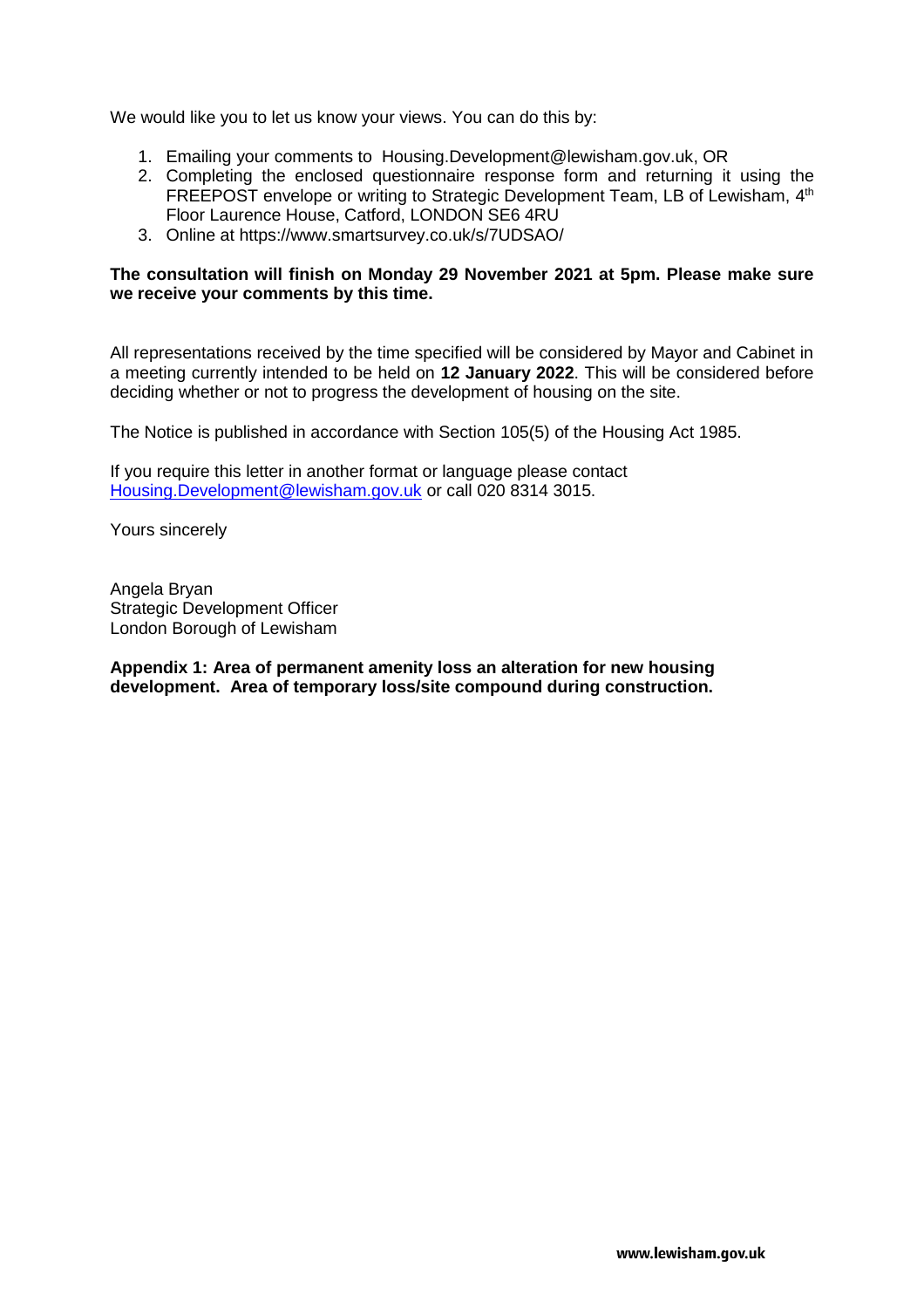## **QUESTIONNAIRE REPONSE FORM**

We would welcome your views to the s105 Consultation letter proposals in the following in box (please use additional sheets if necessary):

- 1. The **PERMANANT** loss of the drying area and part of the open amenity space including loss of trees to the rear of blocks 12 to 46 Longbridge Way and to the south side and rear of 36 to 46 Longbridge Way as Appendix 1.
- 2. The **TEMPORARY** loss of parking spaces and pavement on the estate road adjacent to 36 to 46 Longbridge Way as Appendix 1.